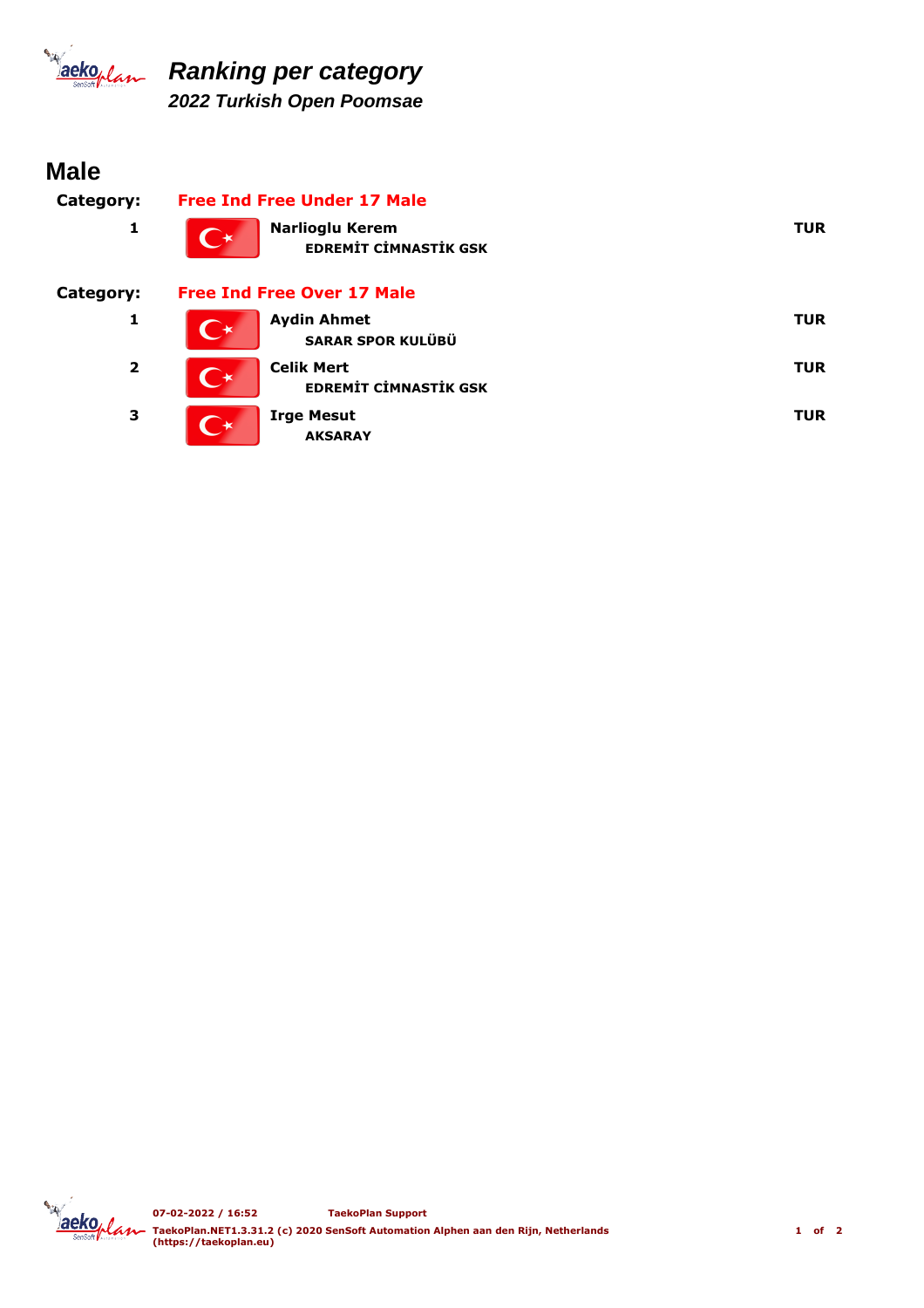

*2022 Turkish Open Poomsae*

### **Female**



#### Category: Free Ind Free Over 17 Female



Sakarya Efsane S.K

ESYILDIRIM SPOR KULUBÜ **Yildirim Emine Merve** TUR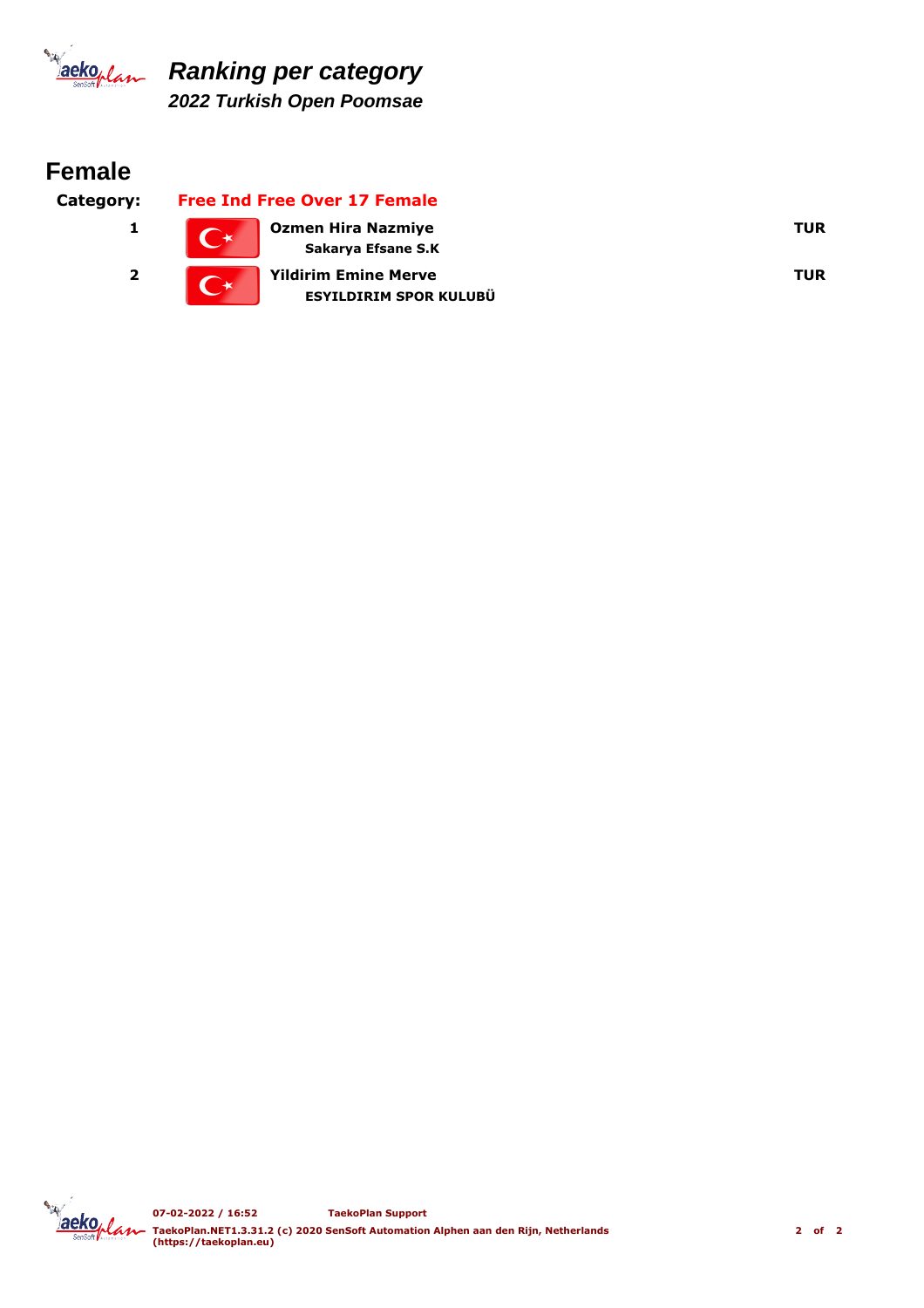



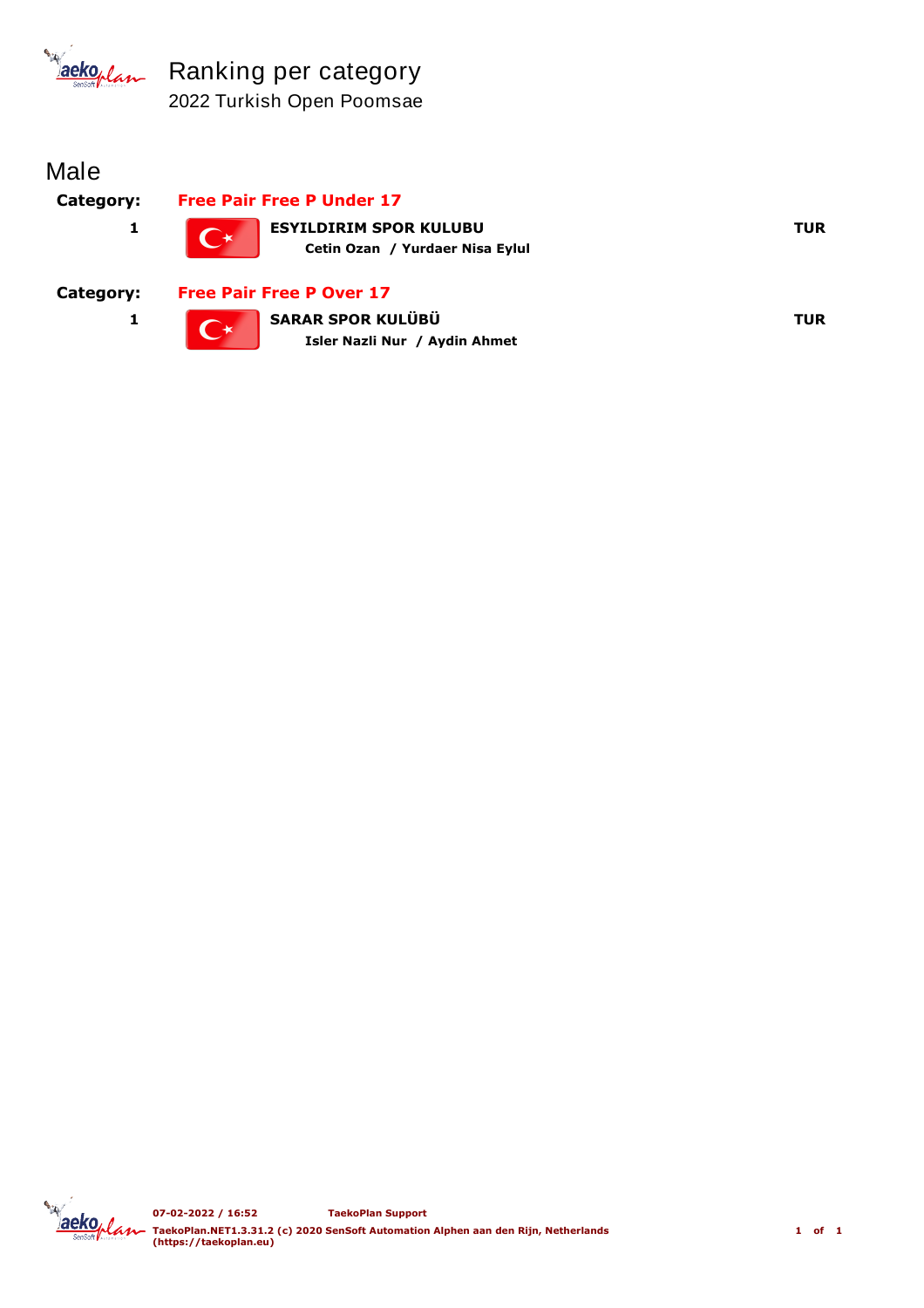

### *Ranking per category 2022 Turkish Open Poomsae*

Male

1

#### Category: Free Mixed Free T Over 12



SARAR SPOR KULÜBÜ TÜR TÜR

Isler Nazli Nur / Akcael Biricim Azra / Sengoz Furkan / Genctoprak Mehmet Muhammed / Yildirim Sefa

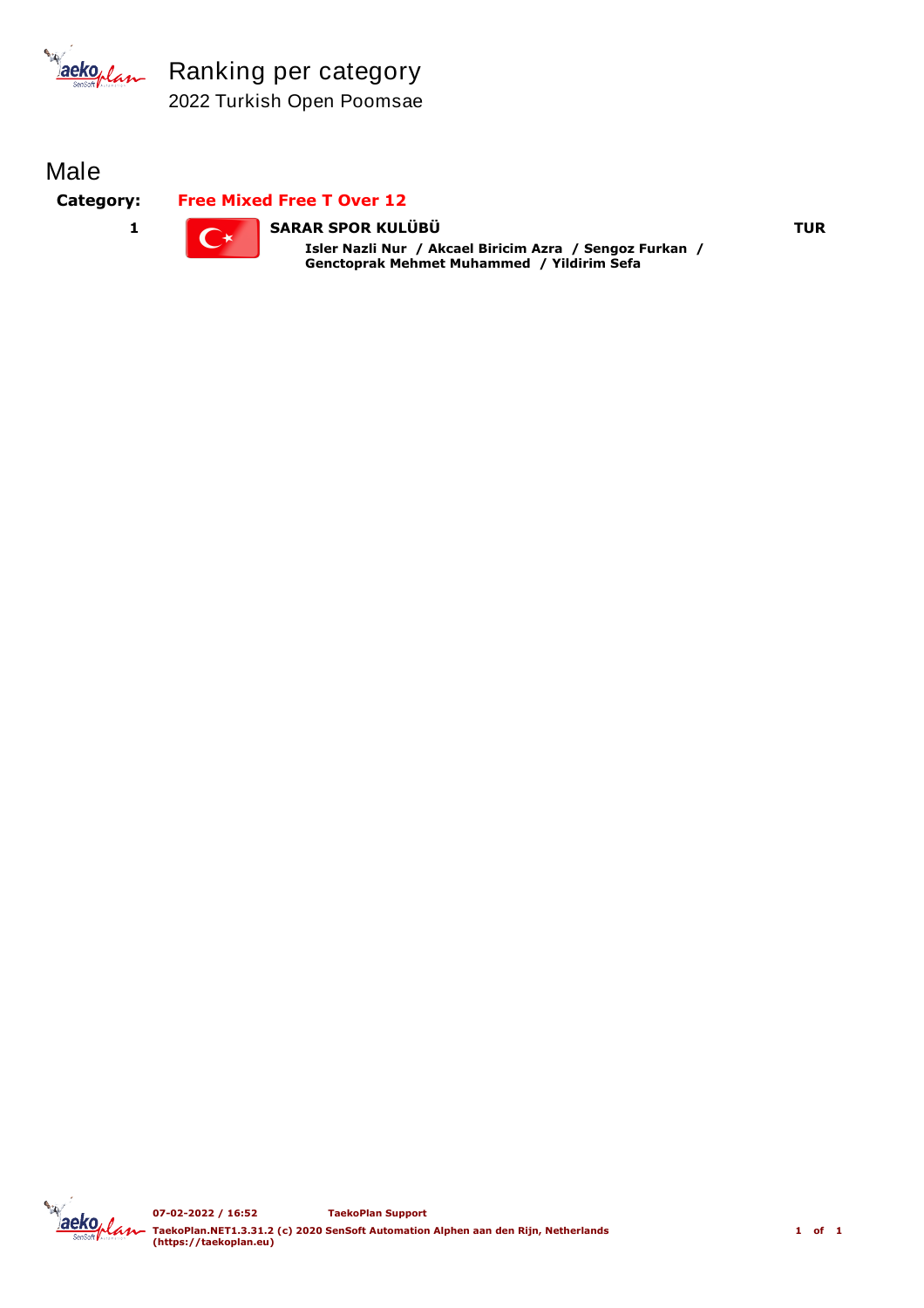

*2022 Turkish Open Poomsae*

| Male                    |                                                     |                                                                                                                |            |
|-------------------------|-----------------------------------------------------|----------------------------------------------------------------------------------------------------------------|------------|
| Category:               | <b>Ind Cadets Male</b>                              |                                                                                                                |            |
| 1                       |                                                     | <b>Devrengec Emre</b><br><b>DOSAN3 TAEKWONDO DEMIR SPOR KULUBU</b>                                             | <b>TUR</b> |
| $\overline{2}$          |                                                     | Karaoglu Arda<br><b>BAHCELIEVLER FATIH SPOR KULUBU</b>                                                         | <b>TUR</b> |
| Category:               | <b>Ind Juniors Male</b>                             |                                                                                                                |            |
| 1                       |                                                     | <b>Mukul Muhammed Emin</b><br><b>BAHCELIEVLER FATIH SPOR KULUBU</b>                                            | <b>TUR</b> |
| $\overline{\mathbf{2}}$ | $\left( \begin{array}{c} \star \end{array} \right)$ | <b>Demirtas Mehmet Erkam</b><br><b>BAHCELIEVLER FATIH SPOR KULUBU</b>                                          | <b>TUR</b> |
| Category:               | <b>Ind Under 30 Male</b>                            |                                                                                                                |            |
| 1                       |                                                     | <b>Bayrak Furkan</b><br>ISTANBUL BÜYÜKŞEHİR BELEDİYE SPOR KULÜBÜ                                               | <b>TUR</b> |
| $\overline{2}$          |                                                     | <b>Hacilar Yagiz</b><br><b>GENC TED SPORT CLUP</b>                                                             | <b>TUR</b> |
| 3                       |                                                     | <b>Kayan Esad</b><br>BAYRAKLİ BELEDİYESİ GENCLİK VE SPOR KLB                                                   | <b>TUR</b> |
| 3                       | $\bigcap \star$                                     | <b>Tekin Omer</b><br>BAYRAKLİ BELEDİYESİ GENCLİK VE SPOR KLB                                                   | <b>TUR</b> |
| Category:               | <b>Ind Under 40 Male</b>                            |                                                                                                                |            |
| 1                       |                                                     | Karisik Fazli<br><b>COSA GENCLIK VE SPOR KULUBU DERNEGI</b>                                                    | <b>TUR</b> |
| $\overline{\mathbf{2}}$ | $\mathsf{C} \star$                                  | <b>Sarikus Murat</b><br>ISTANBUL BÜYÜKŞEHİR BELEDİYE SPOR KULÜBÜ                                               | <b>TUR</b> |
| 3                       | $\epsilon$ $\star$                                  | <b>Tuzlu Ugur</b><br>KORYO POOMSEA.                                                                            | <b>TUR</b> |
| Category:               | <b>Ind Under 50 Male</b>                            |                                                                                                                |            |
| 1                       |                                                     | <b>Pekcan Mevlut</b><br>İLBANK SK POOMSE TAKIMI                                                                | <b>TUR</b> |
| $\overline{2}$          |                                                     | <b>Kokcu Ismail</b><br>Cigli Belediye Spor Kulübü                                                              | <b>TUR</b> |
| 3                       |                                                     | Kagnicioglu Cem<br>MERAM BELEDİYE SPOR KULÜBÜ                                                                  | <b>TUR</b> |
| 3                       |                                                     | <b>Ilgun Ali</b><br>Cigli Belediye Spor Kulübü                                                                 | <b>TUR</b> |
| Category:               | <b>Ind Under 60 Male</b>                            |                                                                                                                |            |
| 1                       |                                                     | Yildiran Mustafa Kemal<br>Erzurum Sağlık Gençlik Spor Kulübü                                                   | <b>TUR</b> |
|                         | 07-02-2022 / 16:53<br>(https://taekoplan.eu)        | <b>TaekoPlan Support</b><br>TaekoPlan.NET1.3.31.2 (c) 2020 SenSoft Automation Alphen aan den Rijn, Netherlands | $1$ of     |

 $\overline{\mathbf{4}}$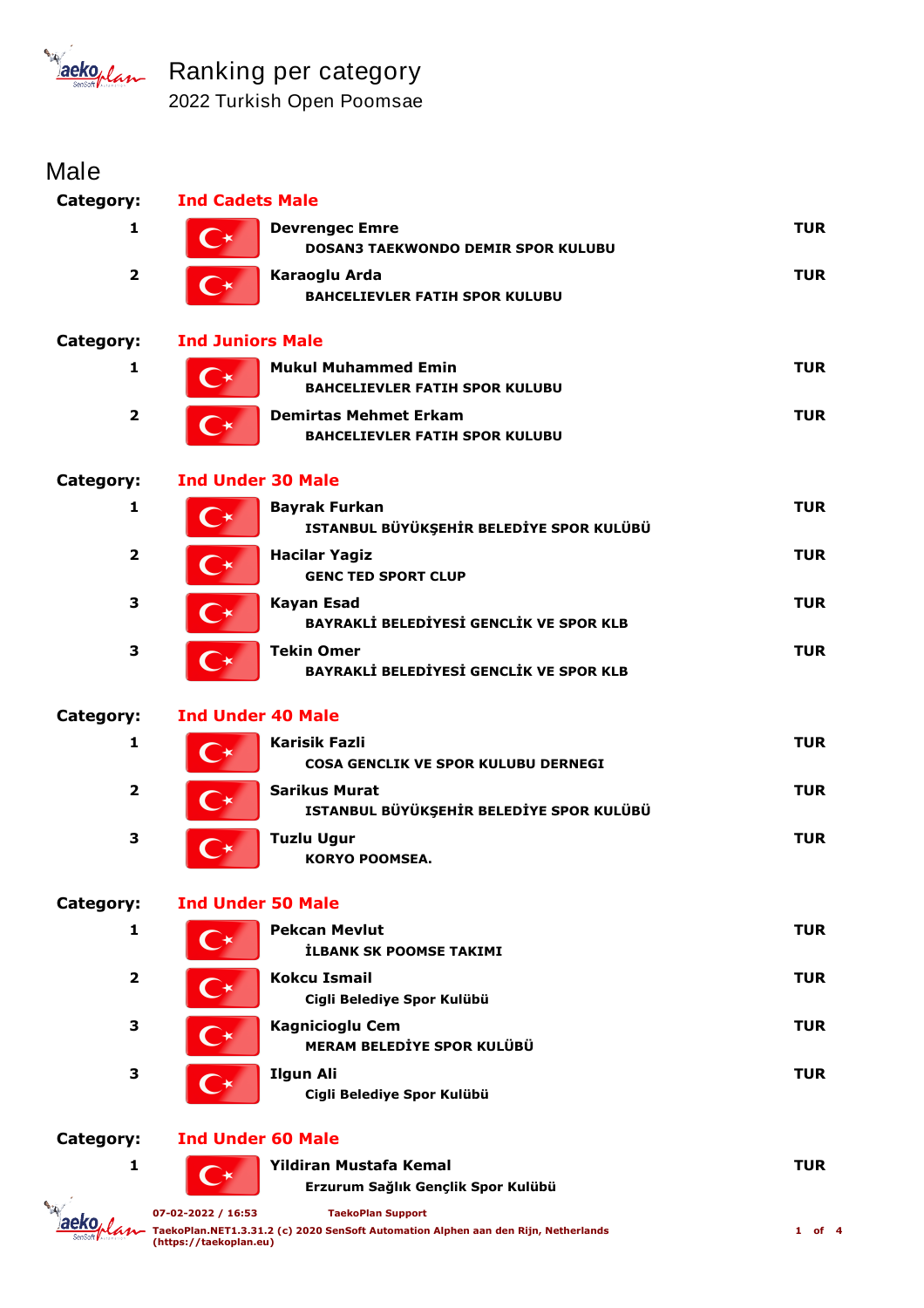

| Male                    |                                                                        |            |
|-------------------------|------------------------------------------------------------------------|------------|
| Category:               | <b>Ind Under 60 Male</b>                                               |            |
| $\overline{\mathbf{2}}$ | <b>Celik Zeynel</b><br><b>EDREMIT CIMNASTIK GSK</b>                    | <b>TUR</b> |
| 3                       | <b>Karsavuran Ibrahim</b><br>TO<br><b>KARSAVURAN TAE GEN VE SP KLB</b> | <b>TUR</b> |
| 3                       | <b>Bostanci Ismail</b><br>$\curvearrowright$<br>My Club Is Not Listed  | <b>TUR</b> |
| Category:               | <b>Ind Under 65 Male</b>                                               |            |
| 1                       | <b>Cudin Senol</b><br>No club                                          | <b>TUR</b> |
| $\overline{\mathbf{2}}$ | <b>Ocek Seyit</b><br>C<br>İZMİR TAEKWONDO İHTİSAS KULÜBÜ               | <b>TUR</b> |

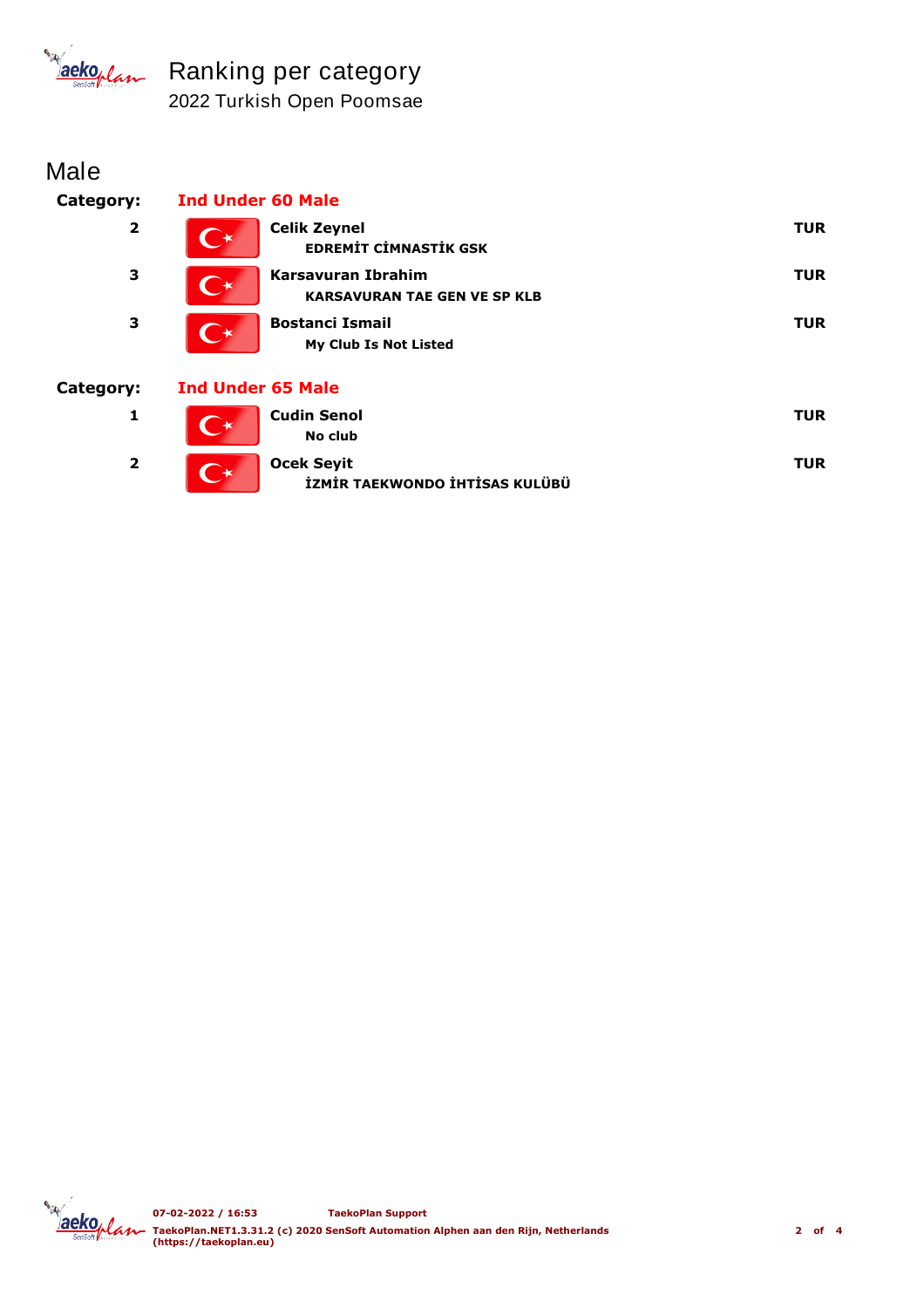

*2022 Turkish Open Poomsae*

| Female                  |                                                                                                              |            |
|-------------------------|--------------------------------------------------------------------------------------------------------------|------------|
| Category:               | <b>Ind Cadets Female</b>                                                                                     |            |
| 1                       | <b>Sitilbay Nisa Nur</b><br><b>BAHCELIEVLER FATIH SPOR KULUBU</b>                                            | <b>TUR</b> |
| $\overline{2}$          | <b>Ustaoglu Zeynep Minel</b><br>İZMİR NOVA SPOR KULÜBÜ                                                       | <b>TUR</b> |
| 3                       | <b>Koc Elif Ecrin</b><br><b>BARIŞ ÖZEL POOMSAE TEAM</b>                                                      | <b>TUR</b> |
| 3                       | <b>Oztas Selin</b><br><b>EDREMIT CIMNASTIK GSK</b>                                                           | <b>TUR</b> |
| <b>Category:</b>        | <b>Ind Juniors Female</b>                                                                                    |            |
| 1                       | Aygun Hayrunnisa<br>ISTANBUL BÜYÜKŞEHİR BELEDİYE SPOR KULÜBÜ                                                 | <b>TUR</b> |
| $\overline{2}$          | Ozden Cigdem Zeynep<br><b>Unknown</b>                                                                        | <b>TUR</b> |
| 3                       | <b>Guven Ayyuce</b><br>Gömeç Belediye S.K.                                                                   | <b>TUR</b> |
| 3                       | <b>Gokhan Sevval</b><br>$\rightarrow$<br>ISTANBUL BÜYÜKŞEHİR BELEDİYE SPOR KULÜBÜ                            | <b>TUR</b> |
| <b>Category:</b>        | <b>Ind Under 30 Female</b>                                                                                   |            |
| 1                       | <b>Dosucukur Elif</b><br><b>GAZIANTEP TOHM</b>                                                               | <b>TUR</b> |
| $\overline{\mathbf{2}}$ | <b>Gul Sevval</b><br>$\mathbb{C}^\star$<br>ISTANBUL BÜYÜKŞEHİR BELEDİYE SPOR KULÜBÜ                          | <b>TUR</b> |
| 3                       | Diskaya Tuana Ilayda<br>$\mathbb{C}^\star$<br><b>BARIŞ ÖZEL POOMSAE TEAM</b>                                 | <b>TUR</b> |
| 3                       | <b>Inci Melike</b><br>$\rightarrow$<br><b>GAZİANTEP B.B.S.K POOMSAE</b>                                      | <b>TUR</b> |
| Category:               | <b>Ind Under 40 Female</b>                                                                                   |            |
| 1                       | Kim Karisik Rabia<br><b>COSA SPOR KULUBU DERNEGI</b>                                                         | <b>TUR</b> |
| $\mathbf{2}$            | <b>Alkan Cal Bengu</b><br>Göztepe Spor Kulübü                                                                | <b>TUR</b> |
| 3                       | <b>Tekin Ilkay</b><br>Göztepe Spor Kulübü                                                                    | <b>TUR</b> |
| 3                       | <b>Altun Yoney Esra</b><br>Erdogan Taekwondo Spor Kulubu                                                     | <b>TUR</b> |
| Category:               | <b>Ind Under 50 Female</b>                                                                                   |            |
| 1                       | <b>Tortop Altun Ulku</b>                                                                                     | <b>TUR</b> |
|                         | Cigli Belediye Spor Kulübü<br>07-02-2022 / 16:53<br><b>TaekoPlan Support</b>                                 |            |
|                         | TaekoPlan.NET1.3.31.2 (c) 2020 SenSoft Automation Alphen aan den Rijn, Netherlands<br>(https://taekoplan.eu) | 3 of       |

 $\overline{4}$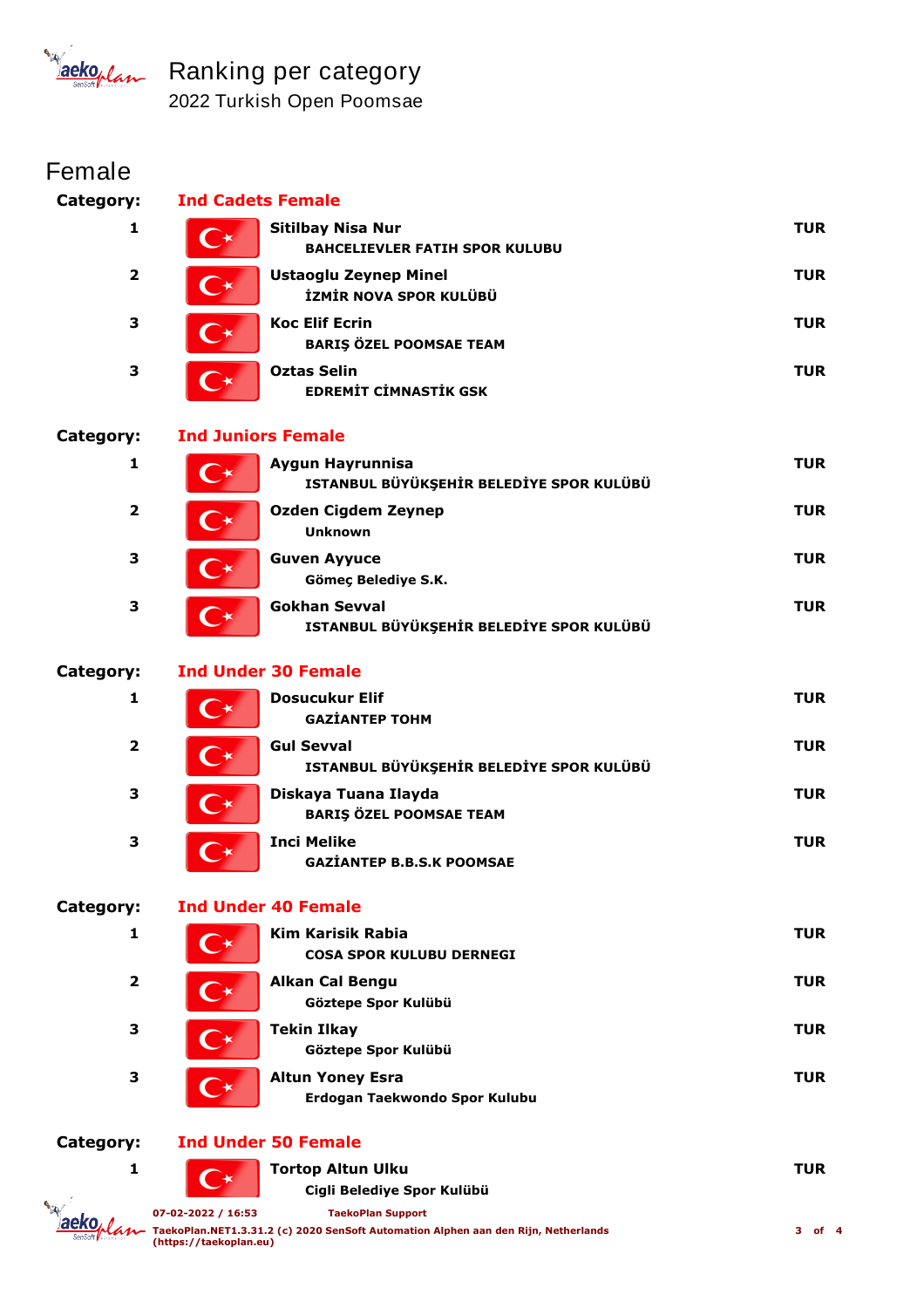

*Ranking per category 2022 Turkish Open Poomsae*

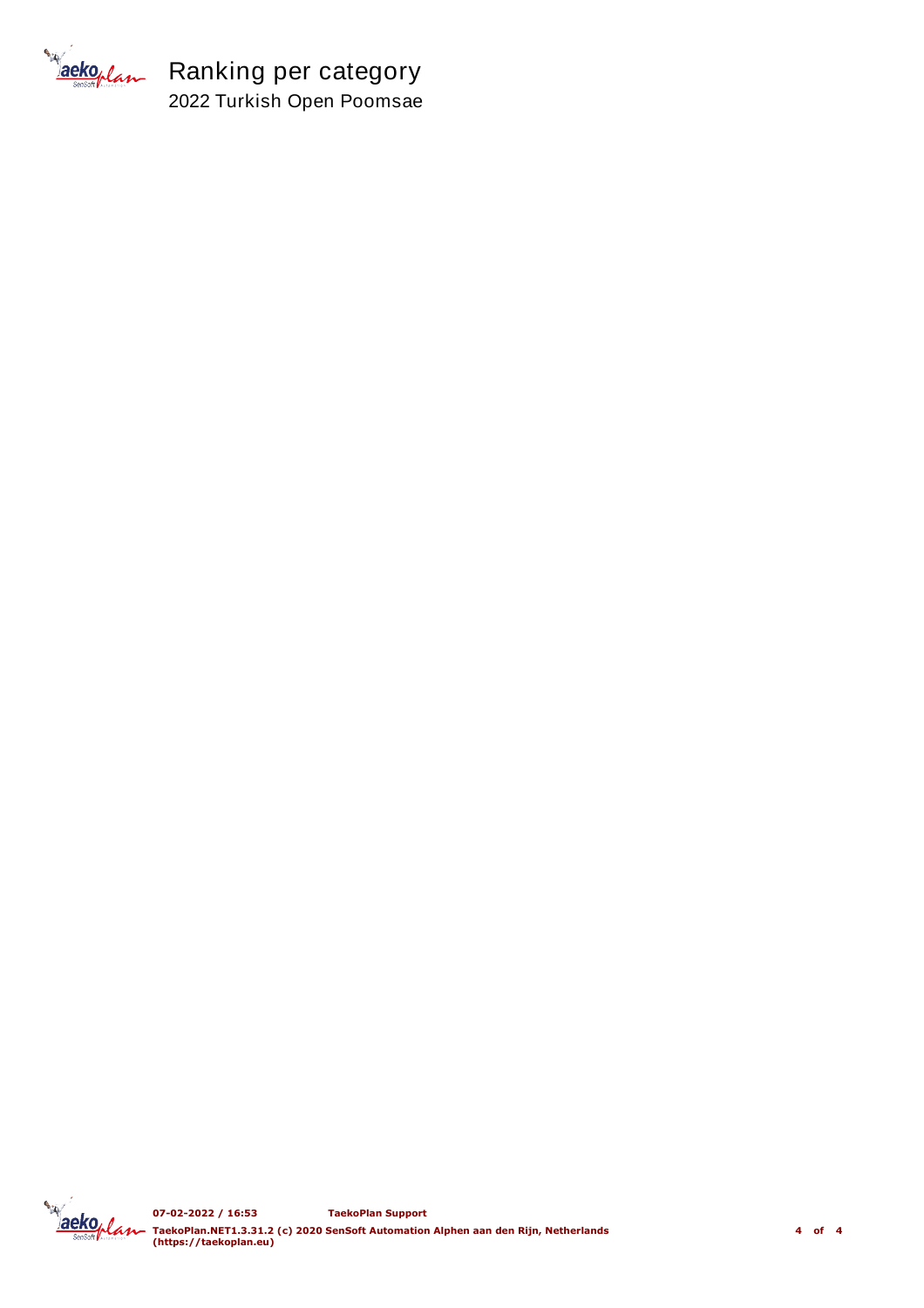

| Male                    |                                                                                                |            |
|-------------------------|------------------------------------------------------------------------------------------------|------------|
| Category:               | <b>Pair Pair Cadets</b>                                                                        |            |
| 1                       | DOSAN3 TAEKWONDO DEMIR SPOR KULUBU<br>$\bigcap$<br>Beydogan Canan / Devrengec Emre             | <b>TUR</b> |
| $\overline{2}$          | <b>BAHCELIEVLER FATIH SPOR KULUBU</b><br>Eraslan Elif / Karaoglu Arda                          | <b>TUR</b> |
| Category:               | <b>Pair Pair Juniors</b>                                                                       |            |
| 1                       | <b>BAHCELIEVLER FATIH SPOR KULUBU</b><br>ੋ★<br>Asucuoglu Mirac / Dogru Ravzanur                | <b>TUR</b> |
| <b>Category:</b>        | <b>Pair Pair Under 30</b>                                                                      |            |
| 1                       | ISTANBUL BÜYÜKŞEHİR BELEDİYE SPOR KULÜBÜ<br>$\mathbf{C}^\star$<br>Bayrak Furkan / Gul Sevval   | <b>TUR</b> |
| $\overline{\mathbf{2}}$ | <b>EDREMİT CİMNASTİK GSK</b><br>$\mathbf{C}^\star$<br>Celik Mert / Aktay Ilayda                | <b>TUR</b> |
| 3                       | İZMİR NOVA SPOR KULÜBÜ<br>$\Gamma\star$<br>Hocaoglu Ezgi / Aydogan Serhat                      | <b>TUR</b> |
| 3                       | <b>GENC TED SPORT CLUP</b><br>$\mathbf{C}^\star$<br>Aras Melis / Hacilar Yagiz                 | <b>TUR</b> |
| <b>Category:</b>        | <b>Pair Pair Over 30</b>                                                                       |            |
| 1                       | <b>COSA SPOR KULUBU DERNEGI</b><br>਼ਿ★<br>Kim Karisik Rabia / Karisik Fazli                    | <b>TUR</b> |
| $\overline{\mathbf{2}}$ | Göztepe Spor Kulübü<br>╶╶★<br>Torehan Fatma / Tekin Adil                                       | <b>TUR</b> |
| 3                       | Cigli Belediye Spor Kulübü<br>$\boldsymbol{\bigcap} \star$<br>Altun Sahin / Tortop Altun Ulku  | <b>TUR</b> |
| 3                       | Yalvaç Çınar Spor Kulübü<br>$\boldsymbol{\mathsf{C}}\star$<br>Cetinturk Sumeyra / Gorgun Ahmet | <b>TUR</b> |

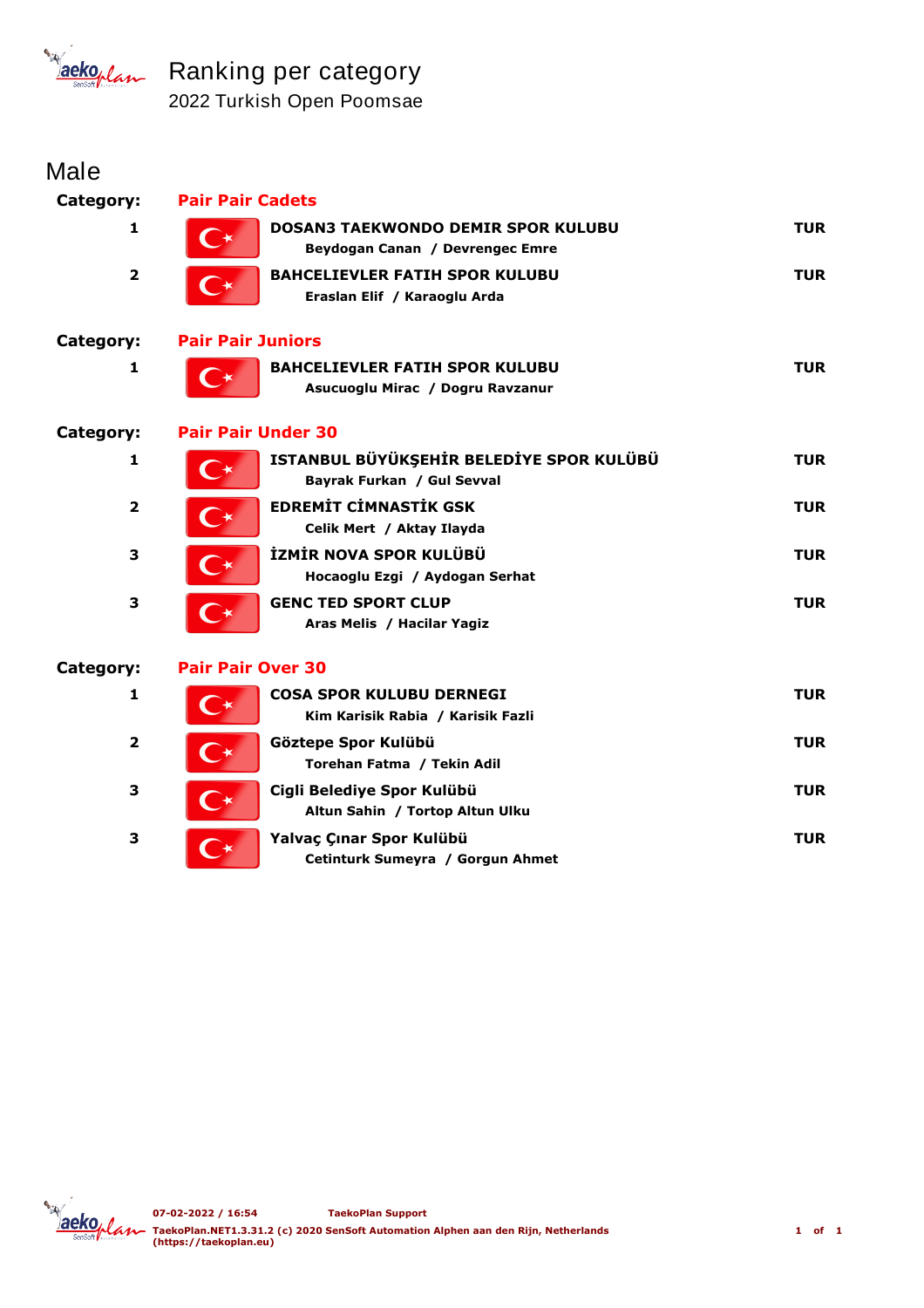

| Male                    |                                                                                                           |            |
|-------------------------|-----------------------------------------------------------------------------------------------------------|------------|
| Category:               | <b>Team Team Juniors Male</b>                                                                             |            |
| 1                       | <b>BAHCELIEVLER FATIH SPOR KULUBU</b><br>Asucuoglu Mirac / Demirtas Mehmet Erkam / Mukul Muhammed<br>Emin | <b>TUR</b> |
| Category:               | <b>Team Team Under 30 Male</b>                                                                            |            |
| 1                       | <b>BAYRAKLİ BELEDİYESİ GENCLİK VE SPOR KLB</b><br>Tekin Omer / Sener Kadir / Kayan Esad                   | <b>TUR</b> |
| $\overline{\mathbf{2}}$ | ESYILDIRIM SPOR KULUBÜ<br>Gunbilek Volkan / Sengoz Furkan / Genctoprak Mehmet<br><b>Muhammed</b>          | <b>TUR</b> |
| Category:               | <b>Team Team Over 30 Male</b>                                                                             |            |
| 1                       | Erzurum Sağlık Gençlik Spor Kulübü<br>Yildiran Mustafa Kemal / Celik Zeynel / Tuzlu Ugur                  | <b>TUR</b> |
| $\mathbf{2}$            | Cigli Belediye Spor Kulübü<br>$\rightarrow$<br>Altun Sahin / Kokcu Ismail / Ilgun Ali                     | <b>TUR</b> |
| 3                       | <b>BURDUR TAEKWONDO</b><br>Unal Ersin / Durmaz Erdem / Gorgun Ahmet                                       | <b>TUR</b> |
| 3                       | MERAM BELEDİYE SPOR KULÜBÜ<br>Kagnicioglu Cem / Gazci Fatih / Gulnar Hasan                                | <b>TUR</b> |